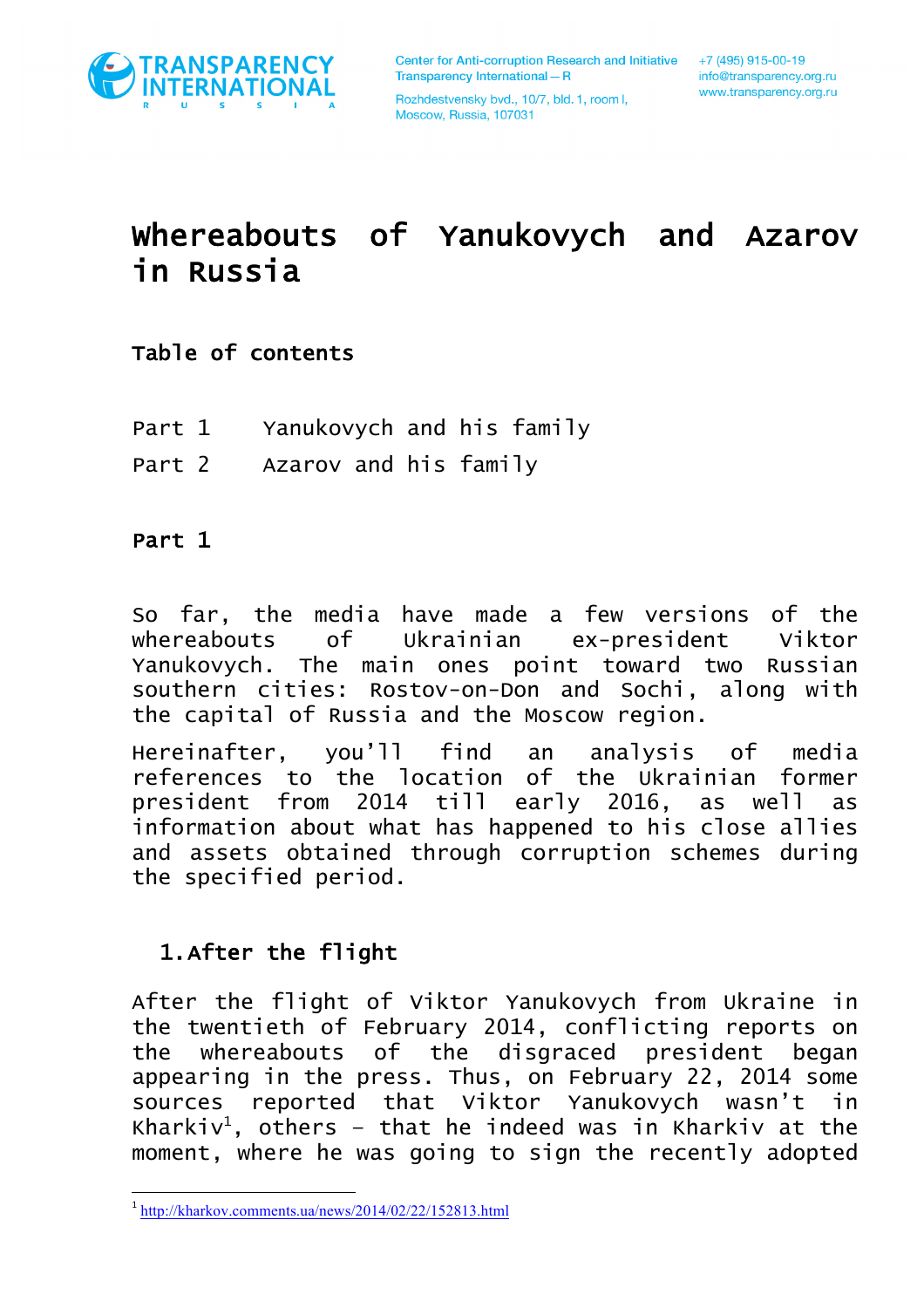

Rozhdestvensky bvd., 10/7, bld. 1, room I, Moscow, Russia, 107031

laws by the Verkhovna Rada of Ukraine (the Ukrainian Parliament)<sup>2</sup>. On the same day the border guards denied a charter flight, with Viktor Yanukovych on board, the permission to take off from Donetsk, as quoted by Sergey Astakhov – head assistant of the State Border Guard Service of Ukraine<sup>3</sup>. By all appearances, at that time Viktor Yanukovych was in Kharkiv, where the Congress of Deputies from the South-Eastern regions took place on February 224 . However, a day after all the media were riddled with headlines that the former president of Ukraine appeared to be in Crimea from where he was preparing to flee to Russia<sup>5</sup>. On February 24, Viktor Yanukovych was reported to not be found at the facilities and ships of the Black Sea Fleet<sup>6</sup>, but he was still within the territory of Ukraine<sup>7</sup>. It was reported that the ex-president's wife, and son – Alexander Yanukovych, left their Donetsk estate on February 24<sup>8</sup>.

Along with that information other versions appeared in the media. According to them, Yanukovych had suffered a heart attack and left for Mount Athos in Macedonia<sup>9</sup>. Although, it seemed more likely that Yanukovych crossed the Russian border and arrived in Moscow on the night of February 25, when he was checked in at The Radisson Royal Hotel, previously known under the name of Ukraine. $10$  At the same time, there were reports that Yanukovych purchased a \$52 mln house in Barvikha<sup>11</sup>. As referred by Oleg Mitvol, chair of the centrist party council "Alliance of Greens and Social Democrats" – on February 26, Yanukovych became a new owner of an elite cottage situated close to the health resort Barvikha

<sup>2</sup> http://letnews.ru/0603-yanukovich-v-xarkove-on-podpishet-prinyatye-verxovnoj-radoj-zakony/

http://ont.by/news/our\_news/00114405

<sup>4</sup> http://interfax.com.ua/news/political/192548.html

<sup>5</sup> http://time-news.net/ukraine/876-yanukovich-nashelsya-on-v-sevastopole-speshit-sbezhat-v-rossiyu.html

 $6 \frac{\text{http://ria.ru/world/20140224/996751898.html\#ixzz40bOLNvvg}}{$ 

http://24tv.ua/ru/v\_sbu\_uveryayut\_chto\_yanukovich\_eshhe\_v\_ukraine\_n413330 ; http://wek.ru/sovetnikyanukovicha-on-naxoditsya-na-territorii-ukrainy 8<br>http://www.aif.ua/politic/ukraine/1111704

http://actualnews.org/politika/v\_mire/6182-gde-seychas-yanukovich-26-fevralya-eks-prezident-ukrainy-poluchilinfarkt-i-seychas-nahoditsya-na-gore-afon-v-makedonii.html <sup>10</sup> http://n4k.ru/main/38549-tochnoe-mestonakhozhdenie-viktora-janukovicha.html

<sup>&</sup>lt;sup>11</sup> http://actualnews.org/ ; http://actualnews.org/politika/v\_mire/6264-novosti-ukrainy-yanukovich-nahoditsya-vbarvihe.html ; http://vm.ru/news/2014/02/27/leonid-kalashnikov-viktor-yanukovich-vpolne-mozhet-bit-sejchas-vpodmoskove-237347.html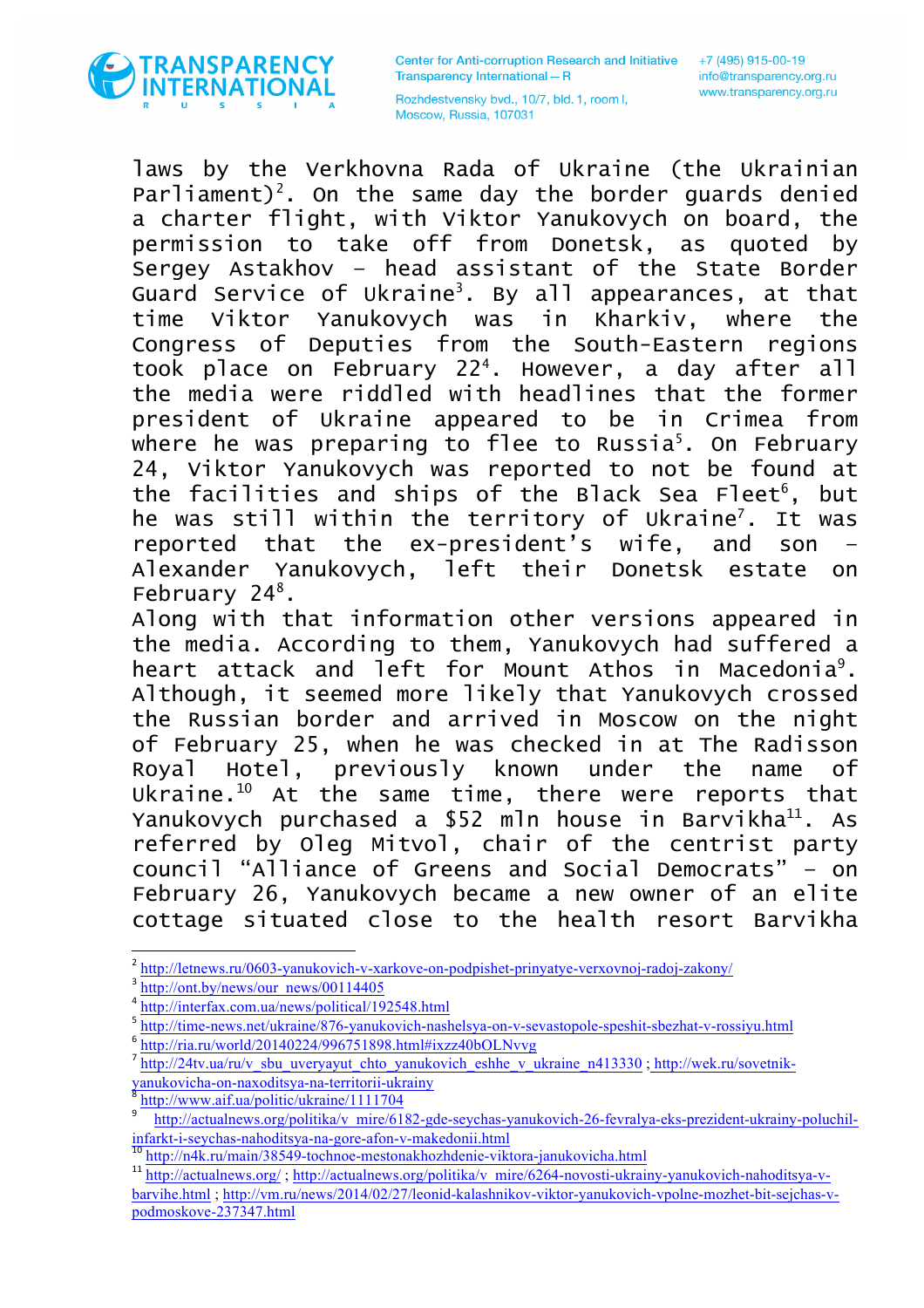

+7 (495) 915-00-19 info@transparency.org.ru www.transparency.org.ru

Rozhdestvensky bvd., 10/7, bld. 1, room I, Moscow, Russia, 107031

owned by the Administrative Department of the President of the Russian Federation. $12$  On February 26, the media also reported that the Verkhovna Rada of Ukraine voted for a law on return of the governmental residence "Mezhyhirya" into state ownership $^{13}$ .

A year later, in March 2015 the media wrote that Russian president Vladimir Putin revealed secrets on how he helped ex-president of Ukraine, Viktor Yanukovych, run away from Ukraine. In Vladimir Putin's opinion, Yanukovych had been ultimately endangered during the Maidan activities in Ukraine. The Russian surveillance services had been monitoring Yanukovych's location on his way up to Crimea. "But when I was shown a map, it became clear that he would run into ambush", highlighted Putin. Then it was decided to navigate his cortege shoreward. "We gave them directions where to go– to drive the cortege shoreward. And we stationed a helicopter team with a group of Special Forces Unit on board", said the Russian leader<sup>14</sup>. It's interesting that the Ukrainian media reported that there was an exchange of gunfire while trying to arrest ex-president Viktor Yanukovych on the territory of the Crimean autonomy on February 23, 2014<sup>15</sup>. It must have been the traces of the very ambush the Russian president had mentioned before.

At the end of February 2014 Viktor Yanukovych surfaced on the territory of the Russian Federation. That information wasn't refuted, on the contrary, it was confirmed by the aforementioned news in the media sources.

#### 2.Presence of Yanukovych in the Russian Federation

On February 28, 2014, Viktor Yanukovych, put on the international criminal "wanted" list by that time, held a press-conference in Rostov-on-Don, where his plane had landed at a military airfield a day before<sup>16</sup>.

 $\frac{12 \text{ http://vecherniy.kharkov.ua/news/89769}}{13 \text{ http://ria.ru/world/20140223/996522294.htm}$ 

<sup>&</sup>lt;sup>14</sup> http://gazeta.ua/ru/articles/politics/\_putin-rasskazal-kak-pomogal-anukovichu-bezhat-iz-ukrainy/615203

<sup>15</sup> http://lb.ua/news/2014/02/24/256954\_popitke\_zaderzhat\_viktora.html

<sup>16</sup> http://www.rg.ru/2014/02/28/konferenciya.html#/2014/02/28/konferenciya.html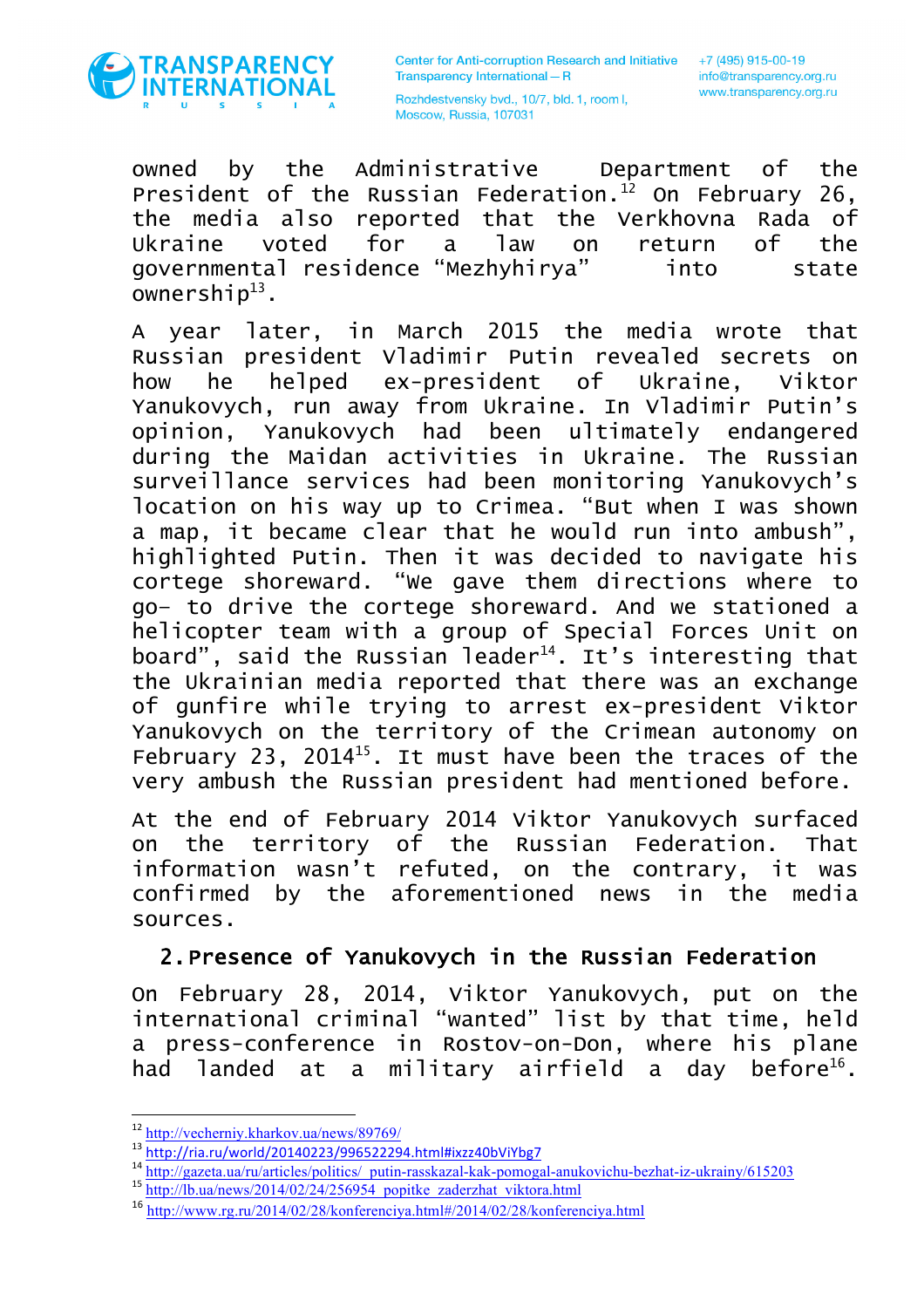

According to some reports, Yanukovych stayed at the exgovernor's Vladimir Chub<sup>17</sup>.

In his Facebook post from March 4, Euromaidan activist Mikhail Lebed reported on Yanukovych's death – that it was allegedly caused by a heart attack<sup>18</sup>. Within 2 weeks the retired president of Ukraine was reported to ask his wife Lyudmila for divorce after more than 40 years of marriage<sup>19</sup>. We call your attention to the fact that it was the same source that noted the frank talk between two spouses took place on the road to Rostovon-Don.

At the end of March 2014 the media sources reported that the overthrown president of Ukraine left his residence from near Moscow and travelled to the south of Russia, as quoted by aforementioned Oleg Mitvol. According to him, in the south of Russia, Yanukovych "was actively negotiating with the representatives of the Ukrainian establishment"20. Viktor Yanukovych's presence in Rostov-on-Don was also confirmed by Valeriy Heletei, Chief of State Security Administration of Ukraine, who stated in an interview with online media "Segodnya" ("Today") that the former Ukrainian president owned a private residence near Rostov-on-Don and his elder son had bought a house in Barvikha $^{21}$ .

It appeared that in the summer of 2014 Viktor Yanukovych had a great ambition to return to politics. This is brought out by the data published on the blog of famous Ukrainian journalist Mustafa Nayyem. Citing his own sources, Nayyem reported that the elder son of Yanukovych, and president of Belarus Aleksander Lukashenko, had been discussing that possibility during

<sup>&</sup>lt;sup>17</sup> http://www.baltpp.ru/a/2014/02/28/JAnukovich\_sejchas\_nahoditsja/

<sup>18</sup> http://www.mk.ru/politics/article/2014/03/04/993184-yanukovich-skonchalsya-v-rostovskoy-bolnitse.html

<sup>&</sup>lt;sup>19</sup> http://tengrinews.kz/strange\_news/viktor-yanukovich-poprosil-razvod-u-jenyi-smi-252042/

<sup>20</sup> http://gordonua.com/news/worldnews/mitvol-yanukovich-seychas-nahoditsya-na-yuge-rossii-gde-vedet-aktivnye-<br>peregovory-s-ukrainskimi-politikami-15648.html<br> $\frac{21 \text{ htto}}{21 \text{ htto}}$ 

http://www.rbc.ru/rbcfreenews/20140515124335.shtml ; http://www.segodnya.ua/politics/pnews/u-yanukovichadom-pod-rostovom-a-ego-syn-kupil-osobnyak-v-barvihe-nachalnik-ugo-520398.html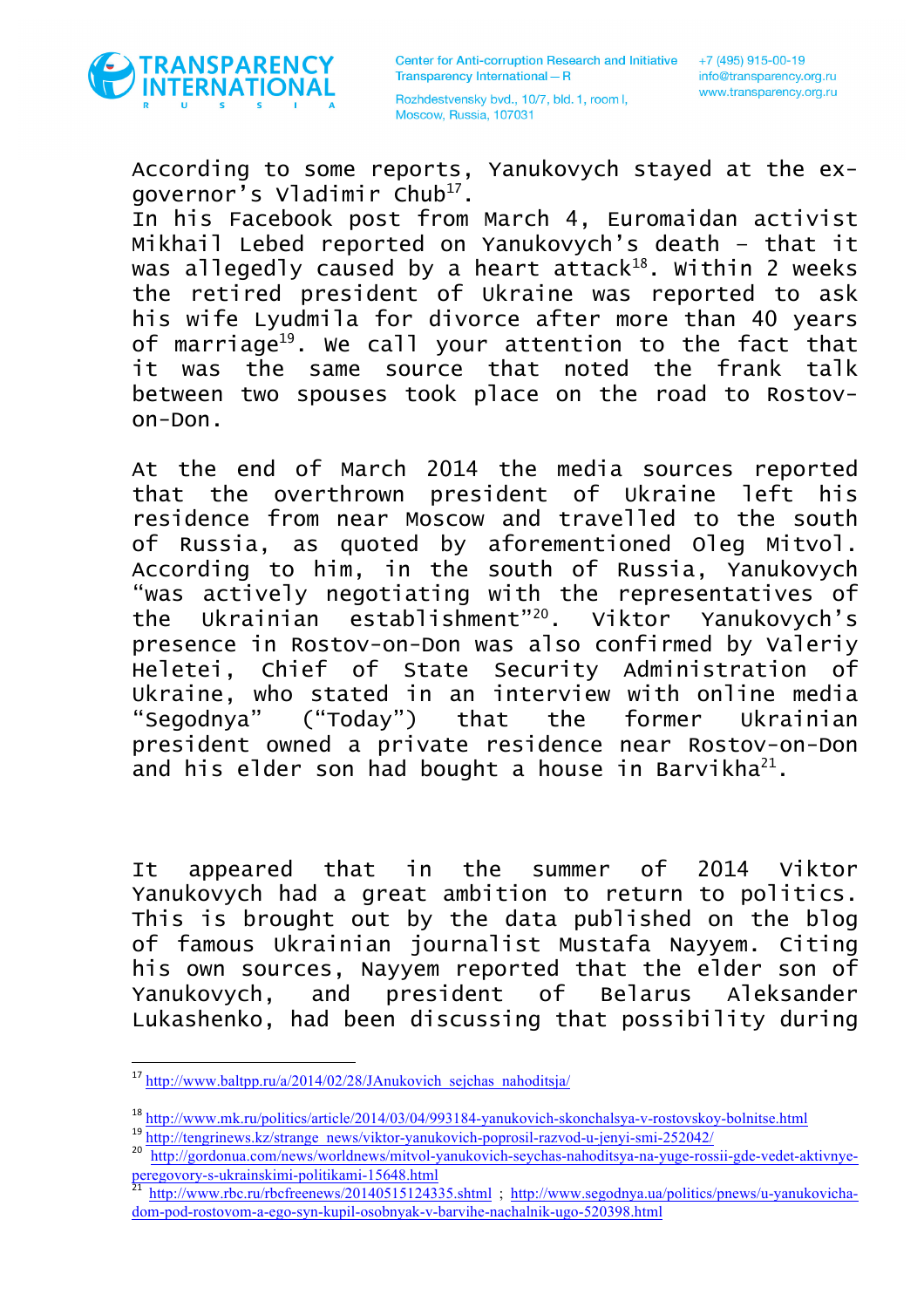

Rozhdestvensky bvd., 10/7, bld. 1, room I, Moscow, Russia, 107031

a telephone conversation. The conversation, according to the journalist, took place in early June. Telephone consultations were initially focused on the possibility of the Yanukovich family moving to Belarus<sup>22</sup>. At the same time an unofficial military enlistment office was reported to be operating in Rostov, from where Russian citizens sponsored by Yanukovych, were being sent to wage war on Donbass $^{23}$ .

Simultaneously with the above-mentioned events, the media spread the news that the former Ukrainian president, together with his partner wife Lyubov Polezhai and her daughter Masha, moved to Sochi24. A month later, in August the Russian media reported that Yanukovych was allegedly still in Rostov-on-Don<sup>25</sup>. Then in September a "new old" location of Viktor Yanukovych was named – Moscow, where he and his son as well as Sergey Kurchenko and Artyom Pshonka had been working on the concept of a "fifth column" in Ukraine, according to Army General Nikolai Malomuzh, former Chairman of the Foreign Intelligence Service of Ukraine. They supposedly owned an entire floor at the Radisson Hotel, which was reserved for staff and closed for outsiders. The former president was claimed to live at the summer residence outside of Moscow<sup>26</sup>.

By the fall 2014 the news around a controversial public figure of Viktor Yanukovych hadn't died down, but they transformed into a different shape. Thus, on October 3, Dmitry Peskov, press-secretary of the Russian President, said that the former Ukrainian president was taken under their protection<sup>27</sup>, and on November 28, The United Russia Party officials refused to extradite Ukraine's ousted president Yanukovych back to Kiev<sup>28</sup>. Those events unfolded amid of the activity of Ukrainian special services: on November 30, it was reported that The State Security Service of Ukraine (SBU) identified

 $\frac{\frac{22 \text{ http://161.ru/text/newsline/806524.html?full=3}}{\text{http://echo.msk.ru/projects06524.html?full=3}}}{\frac{23 \text{ http://echo.msk.ru/projects06524.html?full=3}}{\text{http://vesti-ukr.com/svetskie-vesti/56360-semju-janukovicha-razyskivajut-rodnye}}}}$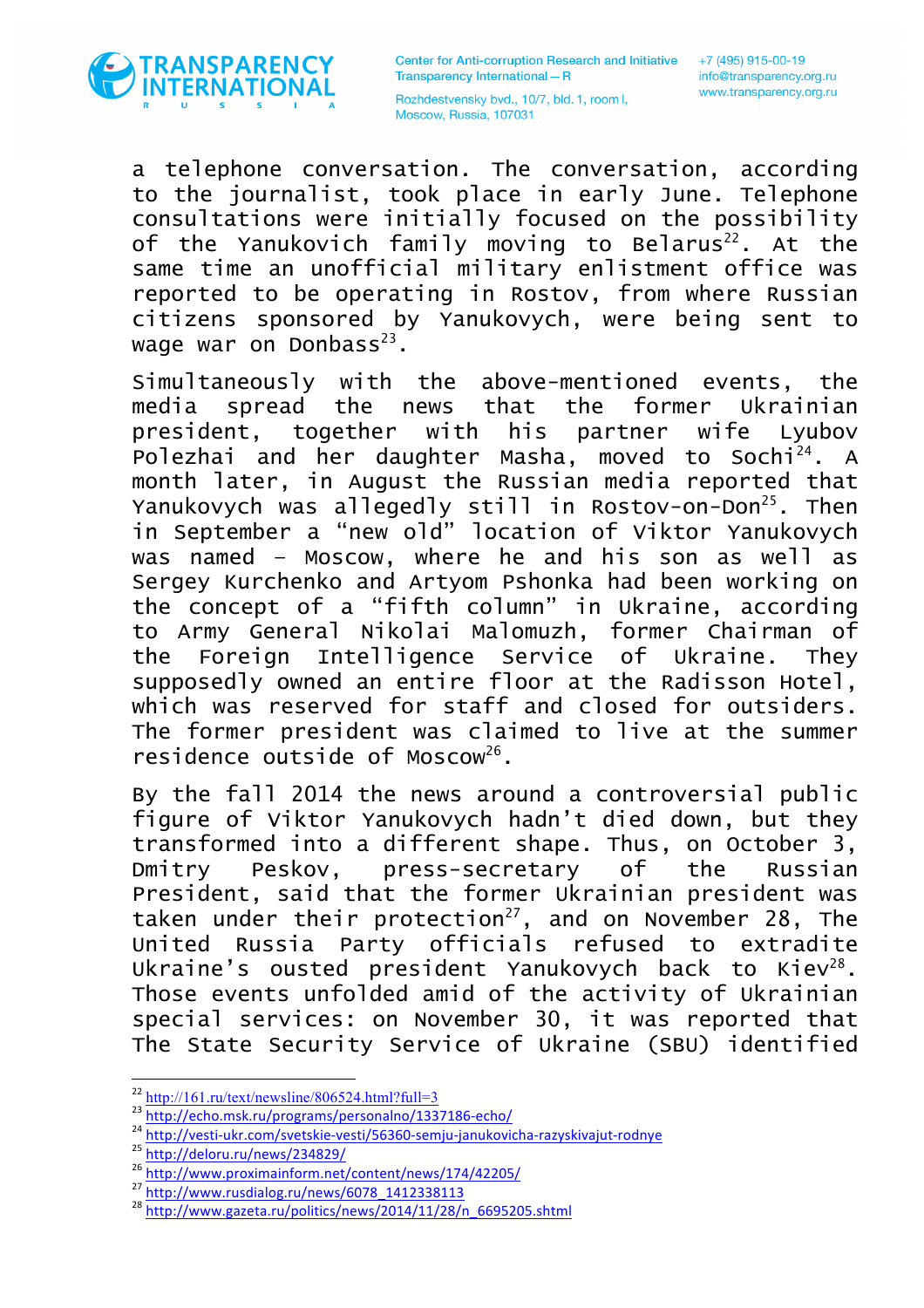

that former Prime Minister of Ukraine Mykola Azarov was living near Moscow, as well as the whereabouts of other officials of the Yanukovych era who had fled to Russia. That was stated by adviser to the head of SBU Dmitry Tupchienko in an interview with ZIK  $TV^{29}$ .

On the Eve of 2015 Russian newspaper "Argumenty I fakty" ("Arguments and facts") published a big interview with the former Ukrainian president. In the interview Yanukovych criticized the incumbent authorities of Ukraine. However, he didn't reveal any detail of both his activities and location $^{30}$ .

Anyway, by the end of 2014 the media hadn't denied that the ex-president of Ukraine was on Russian territory. Different sources at different times speculated on Barvikha, Rostov-on-Don and Sochi among the alleged places of his residence.

In February 2015 Russian journalist Oleg Kashin posted a map on the internet, where he indicated a location of the Moscow residence of Viktor Yanukovych situated in the village "Landscape" on Rublevka $31$ .

On February 7, it was reported that the Ukrainian Prosecutor General's Office (GPU) started the procedure of extradition of Viktor Yanukovych, whose presidency had been revoked in his absence by the Verkhovna Rada, as well as the group of his allies from Russia<sup>32</sup>. In response, Russia's Prosecutor General Yuri Chaika said that Russia wouldn't grant Ukraine's extradition requests for former president Viktor Yanukovych and a number of his associates $^{33}$ .

On the evening of March 20, 2015, Yanukovych's younger son Viktor Yanukovych Junior was killed in a car accident on the Russian lake Baikal<sup>34</sup>. According to

<sup>29</sup> http://news.liga.net/news/politics/4259760-

sbu\_ustanovila\_gde\_zhivet\_azarov\_i\_drugie\_beglye\_eks\_chinovniki.htm <sup>30</sup> http://www.kommersant.ru/doc/2640264<br><sup>31</sup> http://www.ukrinform.ru/rubric-lastnews/1810353-

v\_set\_vilogili\_kartu\_s\_mestonahogdeniem\_doma\_yanukovicha\_1709106.html ; http://newsprolife.com.ua/gdesejchas-zhivet-yanukovich-foto .<br><sup>32</sup> http://www.kommersant.ru/doc/2663316<br><sup>33</sup> http://regnum.ru/news/polit/1893731.html<br><sup>34</sup> http://politeka.net/17035-gibel-yanukovicha-mladshego-gerashhenko-soobshhil-o-podrobnostyah/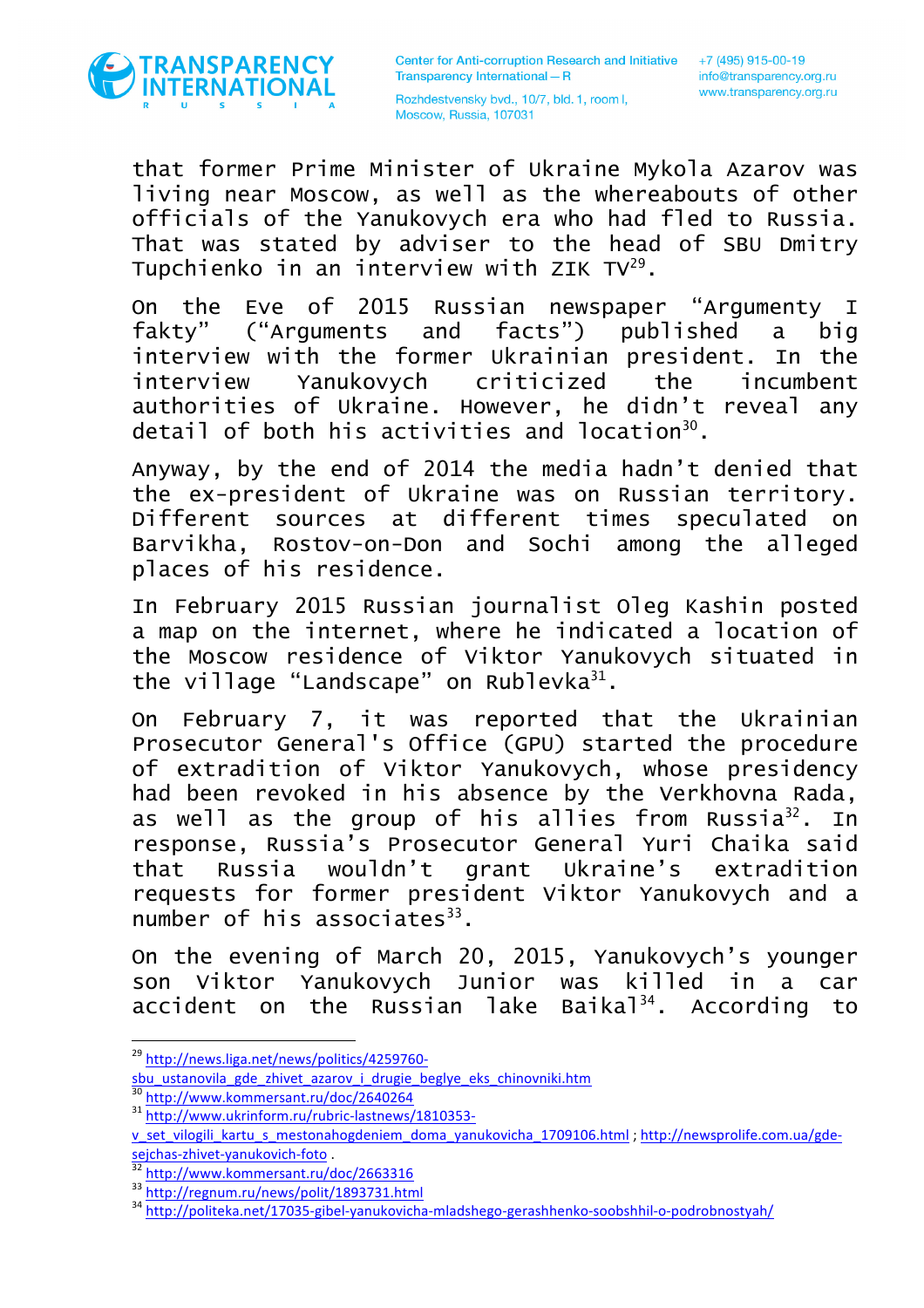

Rozhdestvensky bvd., 10/7, bld. 1, room I, Moscow, Russia, 107031

Alexander Yanukovych, elder brother of the deceased, Viktor Yanukovych Junior was buried in Sevastopol, because their mother Lyudmila was living in Crimea. Expresident of Ukraine Viktor Yanukovych, his wife Lyudmila, wife of the deceased Olga, attended the funeral with her 5-year old son Ilya and close friends. It was reported that the members of the Yanukovych Junior family went to Sevastopol to commemorate 40 days from the day of his death at the end of April<sup>35</sup>. Therefore, on March 25 Prime Minister of Crimea Sergey Aksyonov was quick to say that the Crimean authorities didn't hold information about whether former president Yanukovych and his wife were living in Crimea or not.

In a few months after the death of Yanukovych's son, in July, there was a message on the Internet that Viktor Yanukovych appeared in Sochi, where he celebrated his  $64<sup>th</sup>$  birthday<sup>36</sup>. By that time Interpol had withdrawn Yanukovych from the "most wanted"  $list^{37}$ .

In August-September of 2015 the media produced a number of reports that the Ukrainian Prosecutor's Office didn't dispose data on the former president's whereabouts, and that the Ukrainian investigators weren't going to leave for Rostov to interrogate Yanukovych<sup>38</sup>, but they proposed to interrogate him in a video conference instead<sup>39</sup>.

Also it was reported that the Ukrainian General Prosecutor's Office received a letter with a mailing address in Rostov-on-Don from Yanukovych's lawyers<sup>40</sup>.

The news that Viktor Yanukovych intended to hold pressconference on October 24 in Rostov $41$  or that the politician was living in a gated community that borders the Law Institute of the Russian Interior Ministry,

 $\frac{35 \text{ http://www.kp.ru/daily/26357/3239859/}}{36 \text{ http://vesti-ukr.com/}}$ <br> $\frac{35 \text{ http://vesti-ukr.com/}}{37 \text{ http://ru.tsn.ua/politika/yanukovich-ischez-s-sayta-interpola-454981.html}}$ 

<sup>&</sup>lt;sup>38</sup> http://nahnews.org/307122-gpu-net-oficialnogo-podtverzhdeniya-chto-yanukovich-naxoditsya-

V-rossii/<br><sup>39</sup>http://replyua.net/news/12134-shokin-sledovateli-gpu-ne-budut-obschatsya-s-yanukovichem.html<br><sup>40</sup>http://riafan.ru/393473-gpu-razdobyila-adres-yanukovicha-no-tot-vse-ravno-ostalsya-nedosyagaemyim<br><sup>41</sup>http://de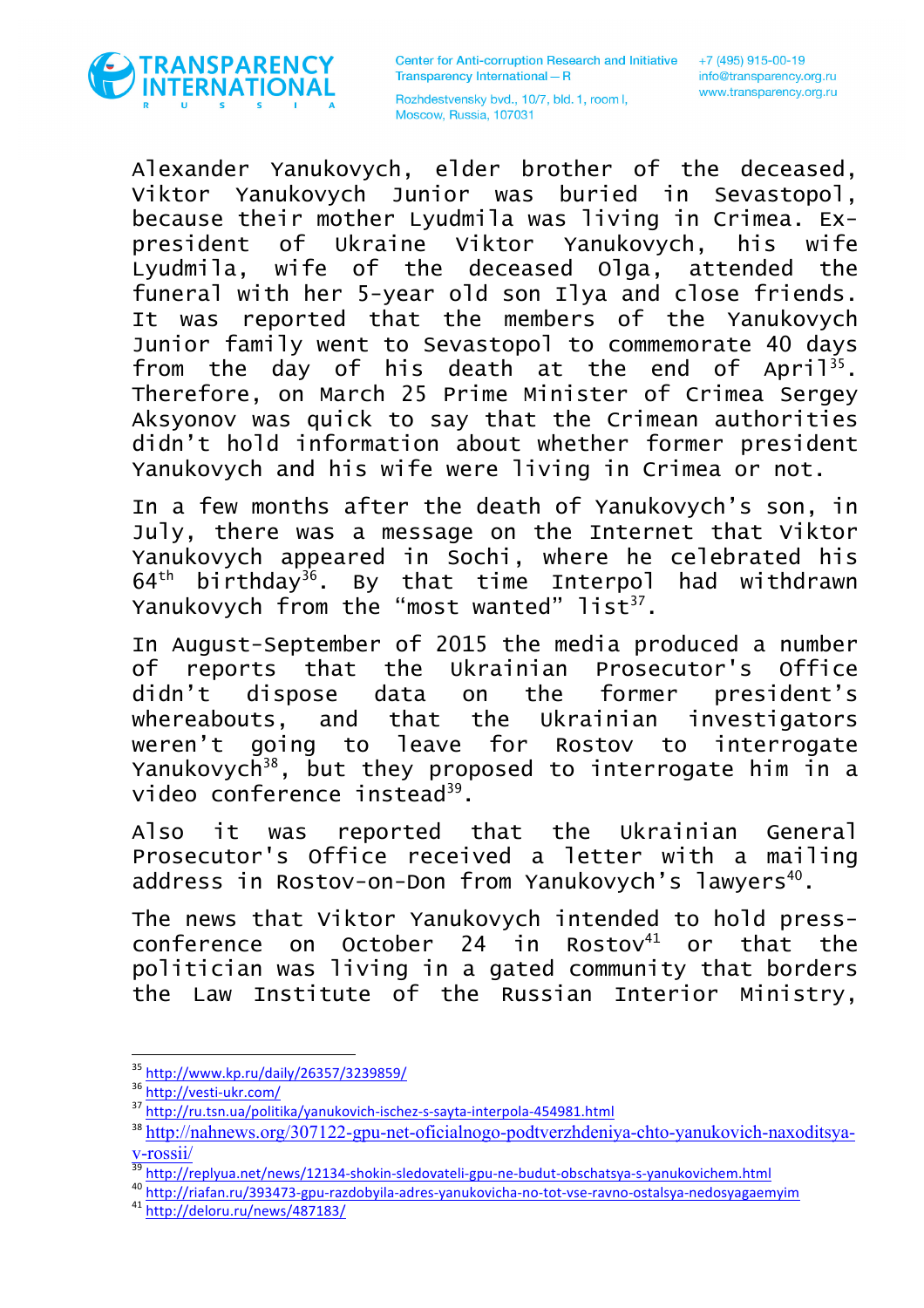

Rozhdestvensky bvd., 10/7, bld. 1, room I, Moscow, Russia, 107031

which is popularly called the "police academy"<sup>42</sup>, could also attest to the "Rostov" version of Yanukovych's whereabouts. One of the residents of the cottage village confirmed in a telephone conversation that the former Ukrainian president lived in one of the cottages. However, he failed to specify where exactly Yanukovych settled in. At the same time, the cottage, the address of which Yanukovych had stated in a letter to the GPU, was missing on official maps. It was also said that Yanukovych was unlikely to permanently live in the cottage $43$ .

Furthermore, there were reports that the Russian Federation hadn't yet responded to the GPU extradition requests<sup>44</sup>. In a statement, Konstantin Romodanovsky, Chief of Russia's Federal Migration Service, claimed that he wasn't privy to the information whether expresident Yanukovych was granted either Russian citizenship or asylum. He also added that with regard to recent developments Ukrainian citizens could stay in Russia for 270 days $45$ .

Aside from the version of Yulia Mechnikova, finalist of the TV show "The Battle of extrasensory-5", that Viktor Yanukovych passed away in the spring of 2015 and his death wasn't caused by violence, as well as that Yanukovych was already dead by the time of his public appearances, but his death, allegedly, wasn't related to the FSB scheming but resulted from poor state of health and fear<sup>46</sup>, the "Sochi" version seemed to be more likely. According to TSN, Dmitry Rudavin, one of the former president's bodyguards, lived in Sochi. There he bought a car, moved his mother and met a woman. Artyom Sushko, as well as many other bodyguards, was also in Sochi. It could mean that one would rather look for Yanukovych in Sochi, among his allies, than in Rostov<sup>47</sup>. Media reports of shocking details from Yanukovych's life – the fugitive president of Ukraine supposedly

 $\begin{array}{l} \text{42}\ \underline{\text{http://private-rostov.ru/min/5200-zhurnalisty-vyyasnili-gde-v-rostove-pryachetsya-vanukovich.html}} \\ \text{43}\ \underline{\text{http://vesti-ua.net/novosti/politika/25026-zhurnalisty-razyskali-dom-vanukovicha-v-rostove.html}} \\ \text{44}\ \underline{\text{http://ru.tsn.ua/politika/stn-razyskala-pomeste-vanukovicha-v-rossii-558804.html}} \\ \text{45}\ \underline{\text{http://finam.info/blog/43349545533/FMS-ne-davala-YAnukovichu-rossiyskogo-grazhdanstva}}$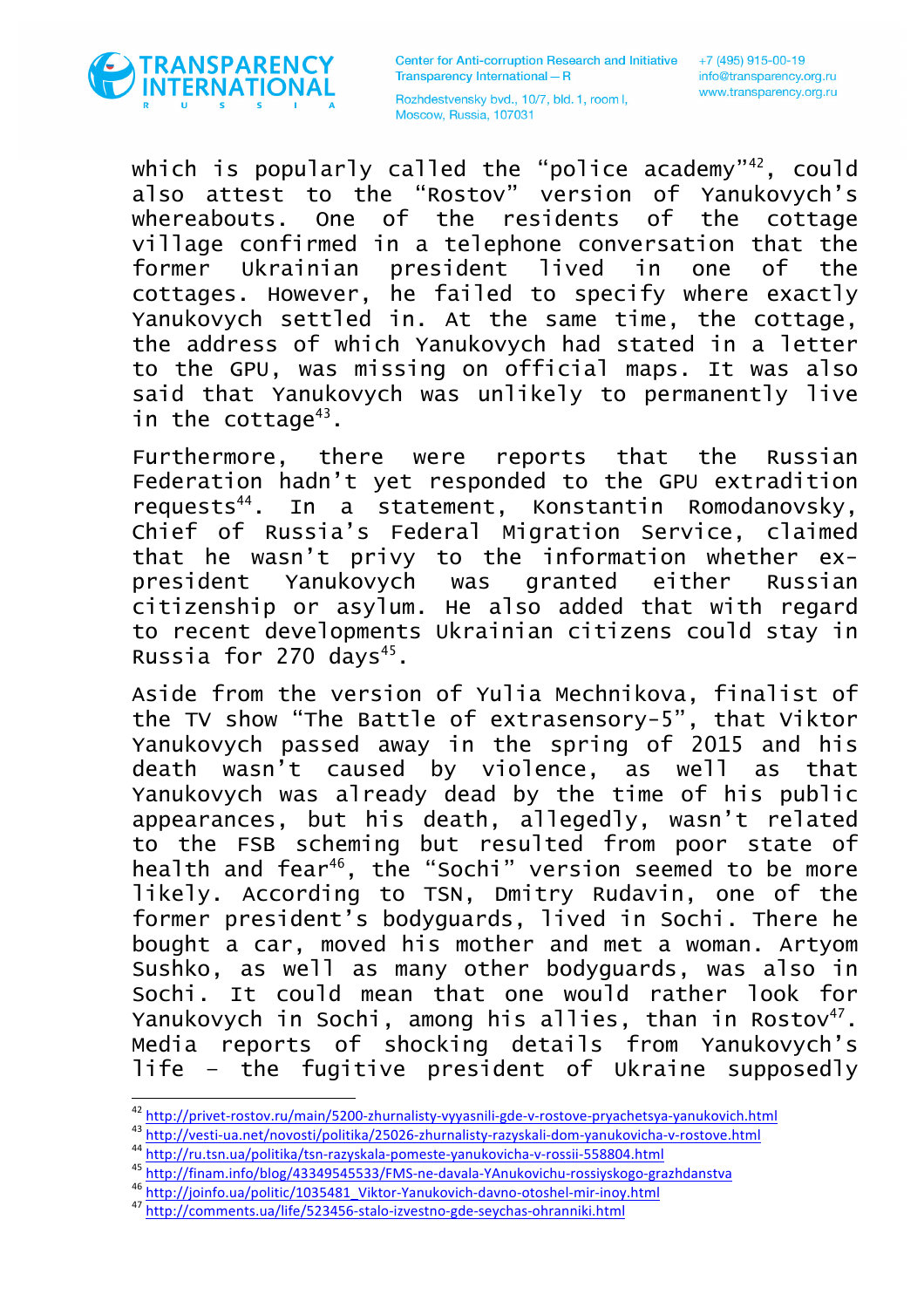

began drinking heavily at his residence in Sochi – served as an additional confirmation of that version<sup>48</sup>.

#### 3.Assets

While the resigned president of Ukraine was arousing public curiosity over his whereabouts, admirable things were also happening to Yanukovych's assets. Here's what happened to Yanukovych's ill-gotten assets, apart from the above-named property acquisition in Moscow-area Barvikha, and return of some material benefits provided to the former president by Ukraine back into state budget.

Back in May 2014 Switzerland's federal prosecutor ordered to freeze of \$193.34 million of assets linked to Viktor Yanukovych and members of his entourage<sup>49</sup>.

Next, Ukrainian government adopted regulation on the licitation of assets arrested in the criminal proceedings against former top rank public officials<sup>50</sup>.

Bohorodchany district court in Ivano-Frankivsk region returned back to state ownership 0.4 hectares of land within the «Synigora» residence, privatized by Viktor Yanukovych<sup>51</sup>. According to the Prosecutor General of Ukraine, Viktor Yanukovych had privatized the lands of natural reserve Fund - thousands of acres of state land with buildings and facilities of the recreation complex "Pushcha-Vodytsia" situated in the tract Mezhyhiria zalesie<sup>52</sup>.

In July 2015 the Kiev court seized the former residence of Yanukovych at Mezhyhiria<sup>53</sup>. In August the Pechersky

<sup>&</sup>lt;sup>48</sup> http://www.ktk.kz/ru/news/video/2014/10/10/30102 ; http://ru.tsn.ua/ukrayina/zhurnalisty-napali-na-sledohrannikov-yanukovicha-15-druzey-prezidenta-zasvetilis-v-sochi-484938.html ; http://www.politnavigator.net/nakanale-kolomojjskogo-dumayut-chto-yanukkovich-zhivet-ne-v-rostove-a-v-sochi.html

 $\frac{{}^{49}\text{http://ria.ru/world/20140505/1006535814.html}\text{Hixzz40b25dEaA}}{{}^{50}\text{http://ria.ru/world/20140520/1008579893.html}\text{Hixzz40bQY2tAQ}\n  
\n
$$
^{51}\text{http://ria.ru/world/20150605/1068394558.html}\text{Hixzz40bQY2tAQ}\n  
\n<sup>52</sup>\nhttp://ria.ru/world/20150605/1068394558.html}\text{Hixzz40bV74MLA}\n
$$$ 

http://ria.ru/world/20150701/1107671815.html#ixzz40bXmlhHx<br>53 http://ria.ru/world/20150717/1133980095.html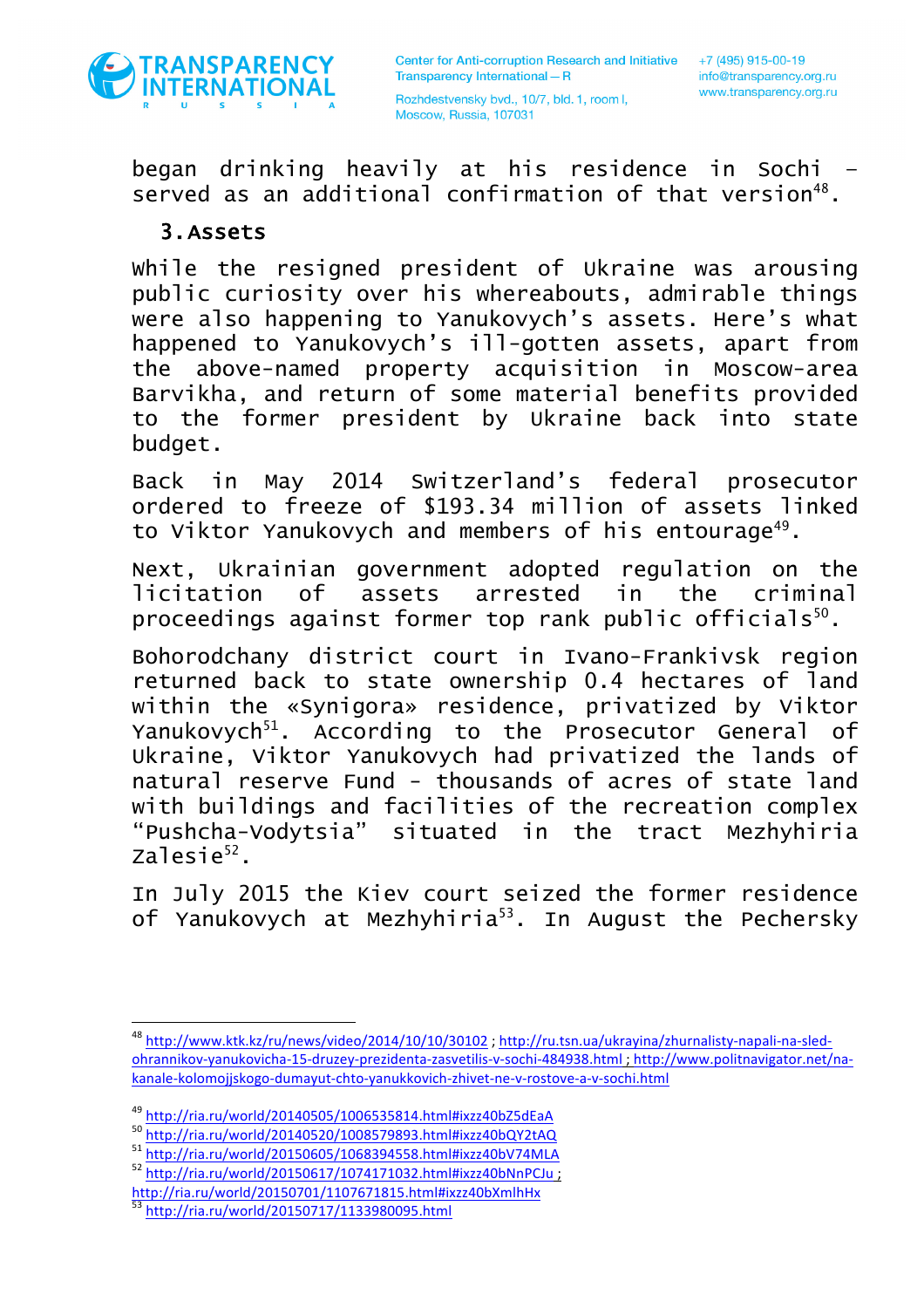

district court of Kiev arrested valuables found in that residence $54$ .

In October 2015 the journalists of the Ukrainian television program «Groshi» («Money») found a helicopter allegedly belonging to ex-president of Ukraine Viktor Yanukovych at the airfield in Nizhny Novgorod. According to them, Yanukovych had flown from his residence "Mezhyhiria" aboard that helicopter<sup>55</sup>.

Besides the above-mentioned "misfortunes" in the fate of the disgraced Ukrainian high ranked politician, the Pechersky district court of Kiev decided to seize the pensions from current accounts of Yanukovych and Azarov at «Oshchadbank» in lieu with the investigation of misappropriating public funds and of embezzlement<sup>56</sup>.

Acting Sevastopol Governor Sergei Menyailo said that the property of Yanukovych would be transferred to the Russian authorities which would further decide its destiny at the state level<sup>57</sup>. According to the media reports, the decision concerning the unfinished palace of the ex-president of Ukraine situated on the Cape Aya in Crimea had already been made – it would be transferred to the Department for Presidential Affairs of the Russian Federation $^{58}$ .

On February 16, 2016 a super yacht "Bandido" owned by Alexander Yanukovych, son of the former Ukrainian president, was reported to be found off the Turkish  $\text{coast}^{59}$ .

#### 4.Alexander Yanukovych

In April 2014 ex-president of Ukraine Alexander Yanukovych's son was put on the wanted list by the Security Service of Ukraine  $(SBU)^{60}$ . Along with that, in

<sup>&</sup>lt;sup>54</sup><br>http://ria.ru/world/20150807/1170278959.html#ixzz40bUrL2Ug<br>55 https://tvrain.ru/news/v\_nizhnem\_novgorode\_nashli\_vertolet\_janukovicha-376323/<br><sup>56</sup> http://ria.ru/world/20160112/1358632271.html#ixzz40dhCBG4G<br><sup>57</sup> http:// prezidenta

<sup>59</sup> http://apostrophe.com.ua/news/society/2016-02-16/jurnalistyi-nashli-yahtu-yanukovicha-opublikovanovideo/49935

 $^{60}$  http://ria.ru/world/20140418/1004460269.html#ixzz40bO62tef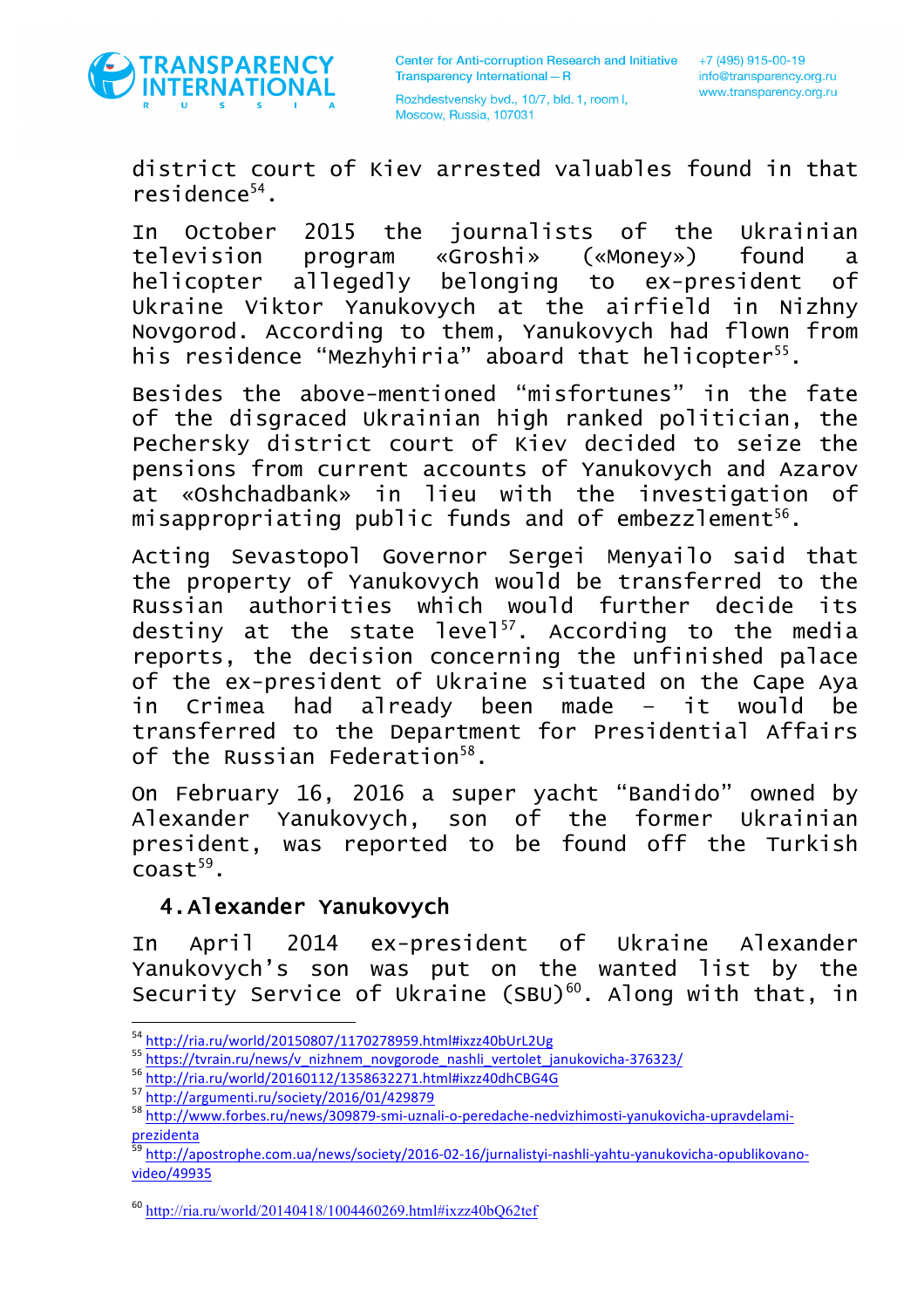

December 2014 the Ukrainian militia shut down an elite gambling den in the center of Kiev owned by Alexander Yanukovych<sup>61</sup>.

Before February 2014 Alexander was listed as the owner of the corporation "MAKO"62 (its wealth was estimated at \$196.5 million by version of Focus magazine). Thus, in an interview with Ukraine's Lb.ua news website on July 7, 2014, Alexander said that after the flight from Kiev he had spent some time in Crimea, then moved to Moscow where he "didn't officially work".

However, according to the database "SPARK-Interfax", on May 7, 2014 Ukrainian citizen Yanukovych Alexander Viktorovych registered an LLC "Arsenal-Invest" in Saint-Petersburg. The company stated "management of financial-industrial groups and holding companies" as a main kind of activity. Its legal address: 2A Komsomola Street, office 2, Saint-Petersburg, 195009, Russia.

"Arsenal-Invest" also owns an affiliated company "Arsenal Estate" (real estate and consulting activities) located on the same street, but in another building – 1-3 Komsomola Street. According to the Unified State Register of Legal Entities, Alla Davydova was listed as the CEO of both companies $63$ .

In May 2015 the General Prosecutor's Office of Ukraine confirmed that the securities of Alexander Yanukovych kept at the All-Ukrainian Development Bank PJSC remained arrested<sup>64</sup>. However, the prosecutors of the Ministry of Internal Affairs of Ukraine, while in the process of investigating criminal proceedings against public officials, seized bank accounts of individuals and legal entities contained in this Bank in the amount of 2.6 billion UAH $^{65}$ .

 

<sup>61</sup> http://ria.ru/world/20141213/1038048269.html#ixzz40bPq95pD

<sup>&</sup>lt;sup>62</sup> A holding company "MAKO" registered in Donetsk specializes on construction activities and management of office and hotel real estate, carbon trading and industrial equipment trading, wine production in the city of Artyomovsk. Also the company owns enterprises in the Netherlands and Switzerland.

http://www.fontanka.ru/2014/11/14/154/<br>
http://www.rbc.ru/photoreport/02/10/2014/542d2441cbb20f4c48d0b90e<br>
64 http://ria.ru/world/20150526/1066608949.html#ixzz40bOyn8Qb<br>
65 http://interfax.com.ua/news/general/300686.html ; griven-aleksandra-janukovicha.html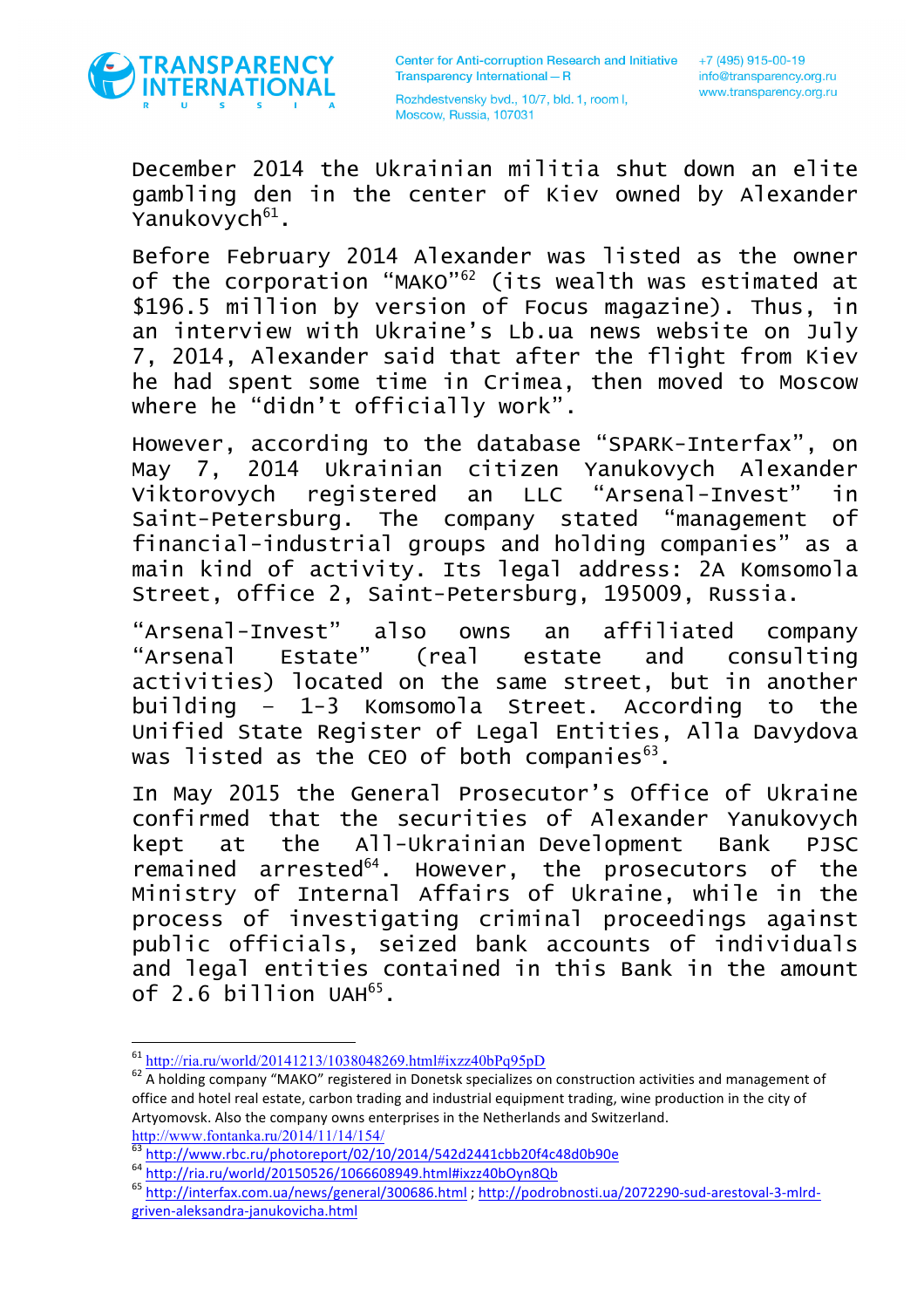

In August 2015, according to the media, the SBU exposed facilities for withdrawal of money to the Russian Federation, pocketed by Alexander Yanukovych in the amount of more than 10 million UAH $^{66}$ .

Son of the former Ukrainian president Alexander Yanukovych filed a lawsuit in the European Court of Human Rights in connection with regular violations of human rights against him by Ukraine on the basis of the mentioned arrests and launched investigations<sup>67</sup>.

By the end of 2015 the National Bank of Ukraine (NBU) adopted a decision to declare Bank SOFIYSKIY PJSC insolvent, and the Deposit Insurance Fund in Ukraine started the procedure of liquidation of Yanukovych's bank<sup>68</sup>. On January 13, 2015, the State Property Fund of Ukraine scheduled an auction to sell Alexander Yanukovych's bank on April 22<sup>69</sup>.

#### 5. Conclusion

To sum up this analysis, it should be noted that the current whereabouts of ousted president of Ukraine Viktor Yanukovych remain unknown. The presented evidence indicates two most probable locations: Sochi, where his entourage has settled down, and Rostov-on-Don, from where the disgraced Ukrainian politician repeatedly stated his opinion on the latest developments in Ukraine. Besides, one shouldn't discount the near-Moscow residence, as well as Crimea where Viktor Yanukovych's real estate which was transferred to the property of the Russian Federation is situated. Also, Crimea is a place where Yanukovych's wife resides and younger son is buried. It is quite possible that Viktor Yanukovych may occasionally be present in all four stated places, being able to change his location without too much trouble with the support of Russian authorities.

<sup>&</sup>lt;sup>66</sup> http://ria.ru/world/20150813/1181091843.html#ixzz40bOm1tmE

<sup>67&</sup>lt;br>http://politeka.net/84797-starshij-syn-yanukovicha-podal-isk-protiv-ukrainy-v-espch/<br>68 http://delo.ua/finance/nbu-priznal-neplatezhesposobnym-bank-sofijskij-a-fgvfl-nachal-l-309550/<br>69 http://www.ukrrudprom.ua/new<u>s/Fo</u>

ka\_Aleksandra\_YAnukovicha.html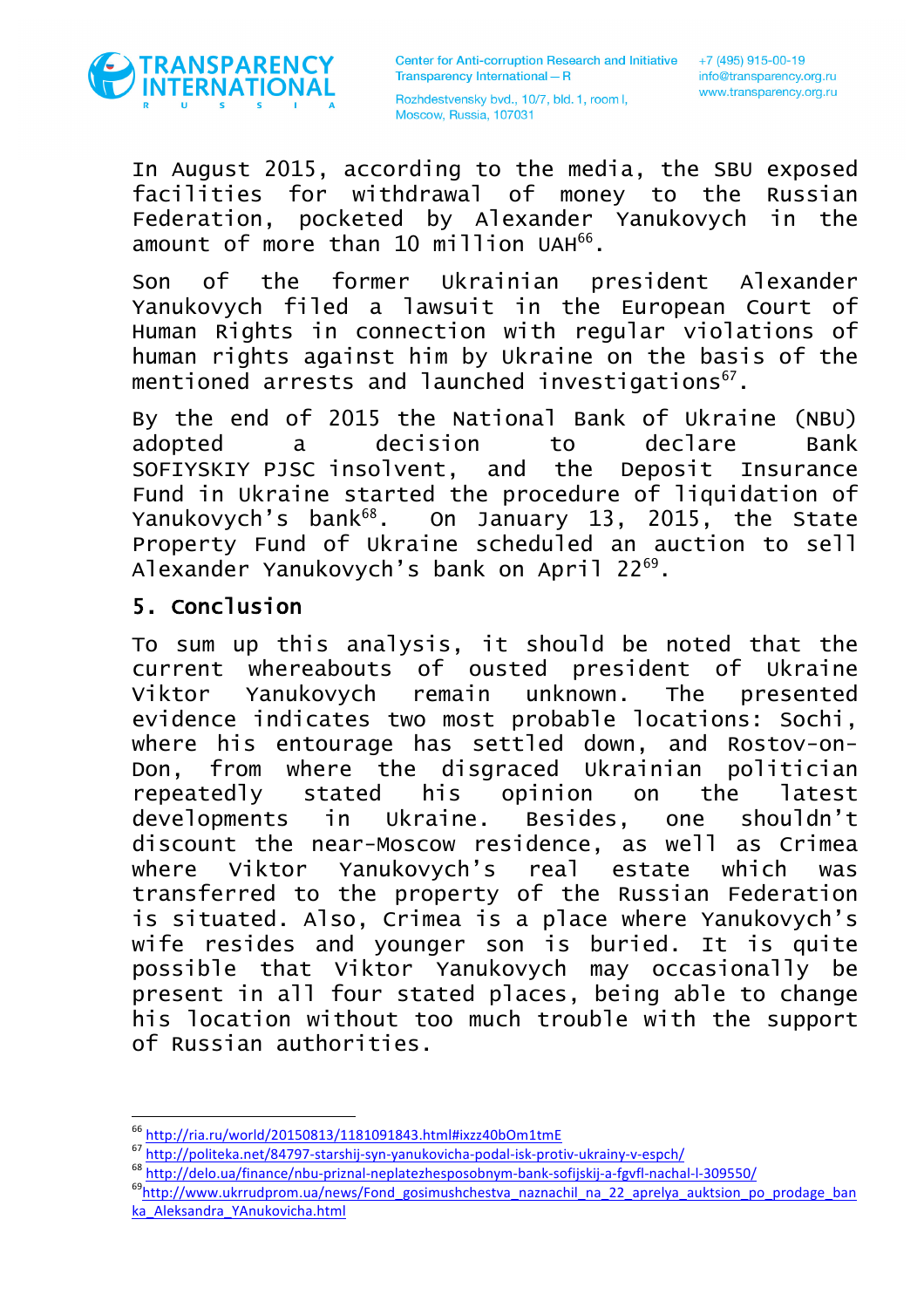

 

Rozhdestvensky bvd., 10/7, bld. 1, room I, Moscow, Russia, 107031

#### Part 2. Azarov and his family

## 1. Activities of Mykola Azarov after the fall of the Yanukovych regime

According to a statement issued in February 2014 by Nestor Shufrych, a former Ukrainian member of parliament for the Party of Regions, Mykola Azarov was present in Russia immediately after the fall of the Yanukovych regime70. At that same time, Dmitry Medvedev claimed that he had no knowledge of where the Ukrainian ex-Prime Minister was staying, but he neither denied that it could possibly be in Russia<sup>71</sup>.

In March 2014 Azarov requested the Council of the EU to unfreeze his accounts. A legal firm called 'Alber & Geiger' submitted the claim on Azarov's behalf. The firm supposedly acted on a request of a number of people listed on the EU sanctions register, but it refused to reveal the names of its clients. However, making use of its own sources the news outlet 'EU observer' was able to reveal that already on the 5th of March the Council of the EU received a personalised request from 'Azarov and his family members'.

Later, on the 25th of March, the same request was repeated, while simultaneously exactly the same letter was sent to all permanent representations of the 28 EU member states in Brussels. This was done due to EU legislative procedure rules, according to which sanctions can only be lifted if all 28 member states vote in favour of it unanimously. In case of a refusal, the accusers would still have the possibility to pursue a case before the European Court of Justice in

<sup>70</sup> http://www.from-ua.com/news/301184-shufrich-rasskazal-pravdu-o-mestonahozhdenii-nikolaya-azarova.html <sup>71</sup> http://worldru.ru/index.php?nma=news&fla=stat&nums=31673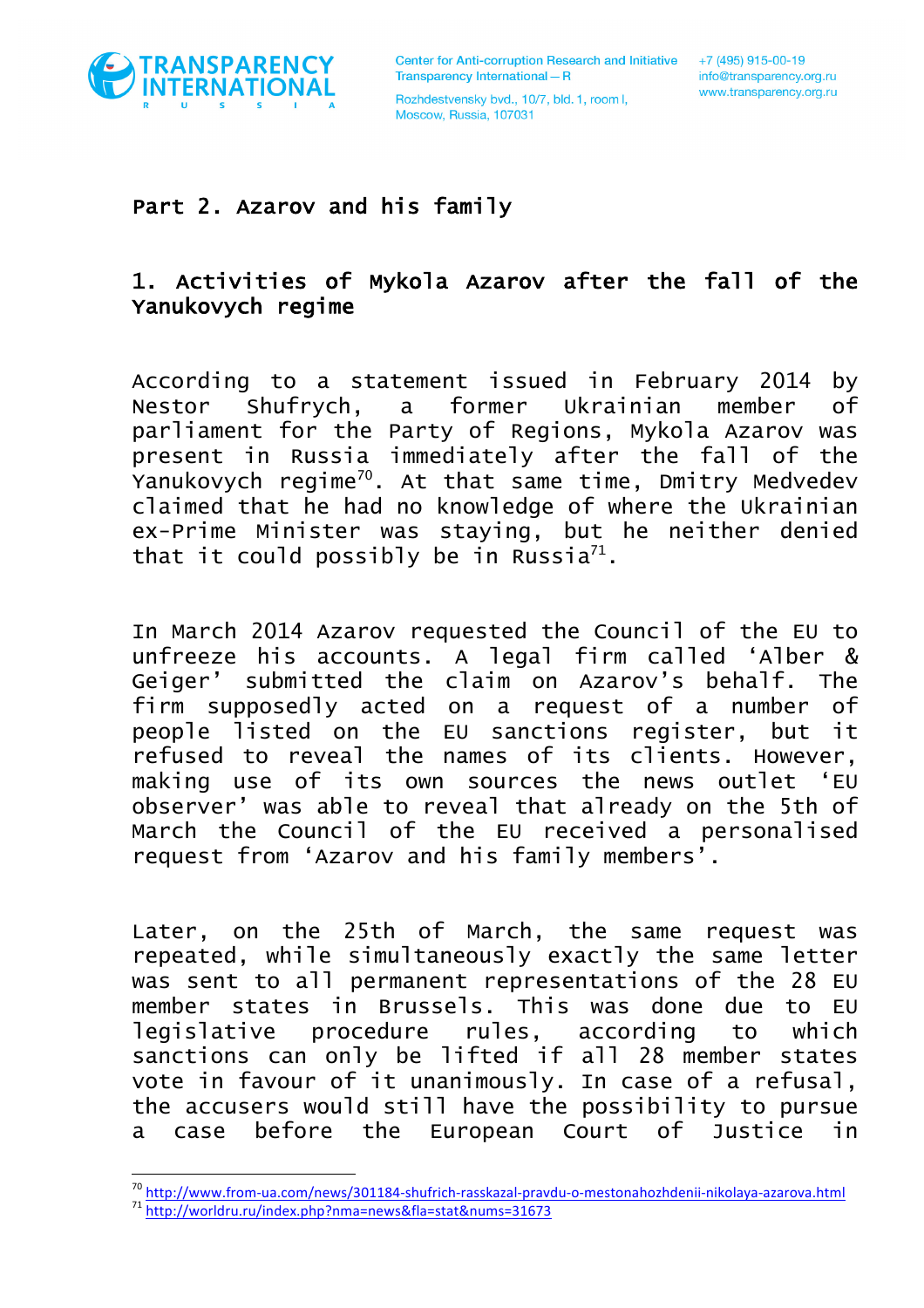

Luxembourg. Nevertheless, according to many European lawyers the chances of winning such case are almost  $non-existent^{72}$ .

It also became public that the Russian President Vladimir Putin gave Russian citizenship to Ukraine's ex-President Viktor Yanukovych, ex-Prime Minister Mykola Azarov and ex-Prosecutor General Viktor Pshonka73. Yet Azarov's assistant denied this information later and claimed that the former Prime Minister never received a Russian citizenship<sup>74</sup>.

### 2. Political Ambitions

In Moscow the former Prime Minister was doing well. He was often invited to various TV programmes, including 'Vesti' on the channel 'Russia 1', and was giving many interviews. During one of those, he stated that he does not condemn Yanukovych for leaving Kyiv at the time of the February events in 201475. In addition, Azarov created a public account on the social media network 'Facebook' where he regularly publically publishes various materials about his activities<sup>76</sup>. Such activity differentiates him from Yanukovych, who does not give interviews nor issues public statements.

In the end of November 2014 it became known that Oleg Tsaryov, the Speaker of the Parliament of the selfproclaimed 'Novorossiya', offered Azarov a ministerial position<sup>77</sup>. In February 2015 while already being under an international arrest warrant lodged by Interpol, Azarov presented his new book in Moscow. The monograph 'Ukraine at a crossroads. Notes of the Prime Minister',

 $\begin{array}{l} \n\hline\n ^{72}\text{ https://eubserver.com/foreign/123748} \\
 \n\hline\n ^{73}\text{ http://glavcom.ua/news/238326.html} \\
 \n\hline\n ^{74}\text{http://www.interfar-russia.ru/South/special.asp?id=579580&sec=1724} \\
 \n\hline\n ^{75}\text{https://lenta.ru/news/2015/02/04/azaryanukovich/} \\
 \n\hline\n ^{76}\text{https://www.facebook.com/Nikolay.Azarov/video} \\
 \n\hline\n ^{77}\text{http://www.rusdiaalog.ru/news/10353 1417$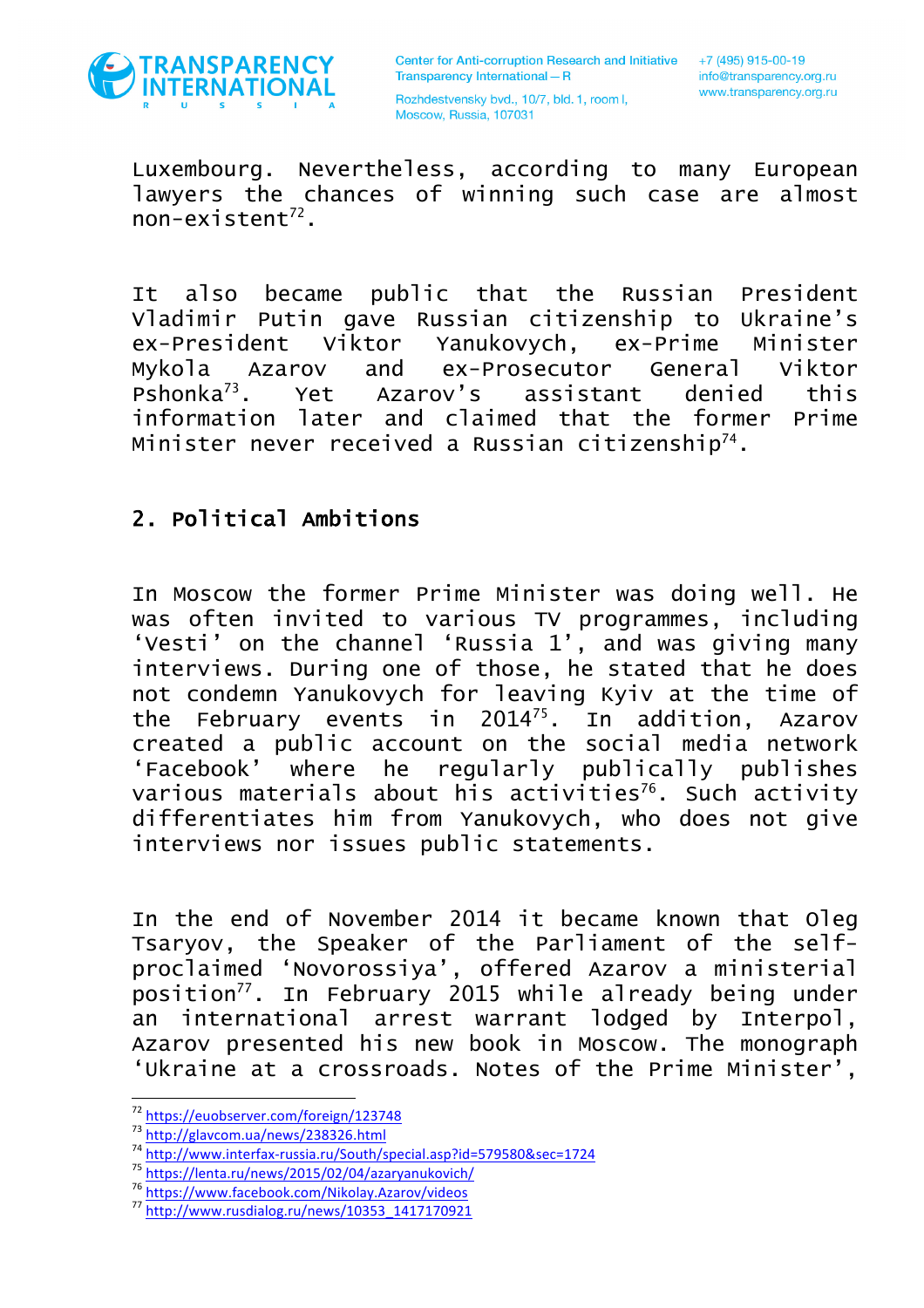

Rozhdestvensky bvd., 10/7, bld. 1, room I, Moscow, Russia, 107031

consists of the author's biography as well as his understanding of why the Euromaidan ultimately succeeded. In the book, he also expressed his viewpoints of the current Ukrainian government and his former colleagues<sup>78</sup>.

Eventually, Azarov's political ambitions fed into the creation of the so-called 'Rescue Committee of Ukraine' which was foundedat the end of July 2015 with the aim to seek early presidential and parliamentary elections in Ukraine79. This organisation does not have an official website, and therefore, it is not clear where the financial means for its maintenance come from.

#### 3. Aleksey Azarov

At the beginning of April 2014 the Office of the Prosecutor General of Ukraine declared Aleksey Azarov, the son of the runaway Prime Minister, wanted $80$ . In September 2014 Russian news agency ITAR-TASS reported that Aleksey Azarov's assets in Italy were frozen referring to an official statement of the 'Guardia di Finanza', an Italian law enforcement agency situated under the Minister of Economy and Finance.

Aleksey Azarov's assets in Italy were managed by his Austrian-based company 'Garda Handels und Beteiligungs GmbH', which also controlled an Italian company called 'Agosto 2012 srl'. Moreover, villas and land plots located in Sardinia were found among his revealed  $possessions<sup>81</sup>$ .

<sup>&</sup>lt;sup>78</sup> http://www.aif.ru/politics/world/citaty iz novoi knigi eks-premera Ukrainy Nicolaia Azarova<br><sup>79</sup> http://tass.ru/mezhdunarodnaya-panorama/2160893<br><sup>80</sup> http://www.klerk.ru/boss/news/376238/<br><sup>81</sup> http://www.kommersant.ru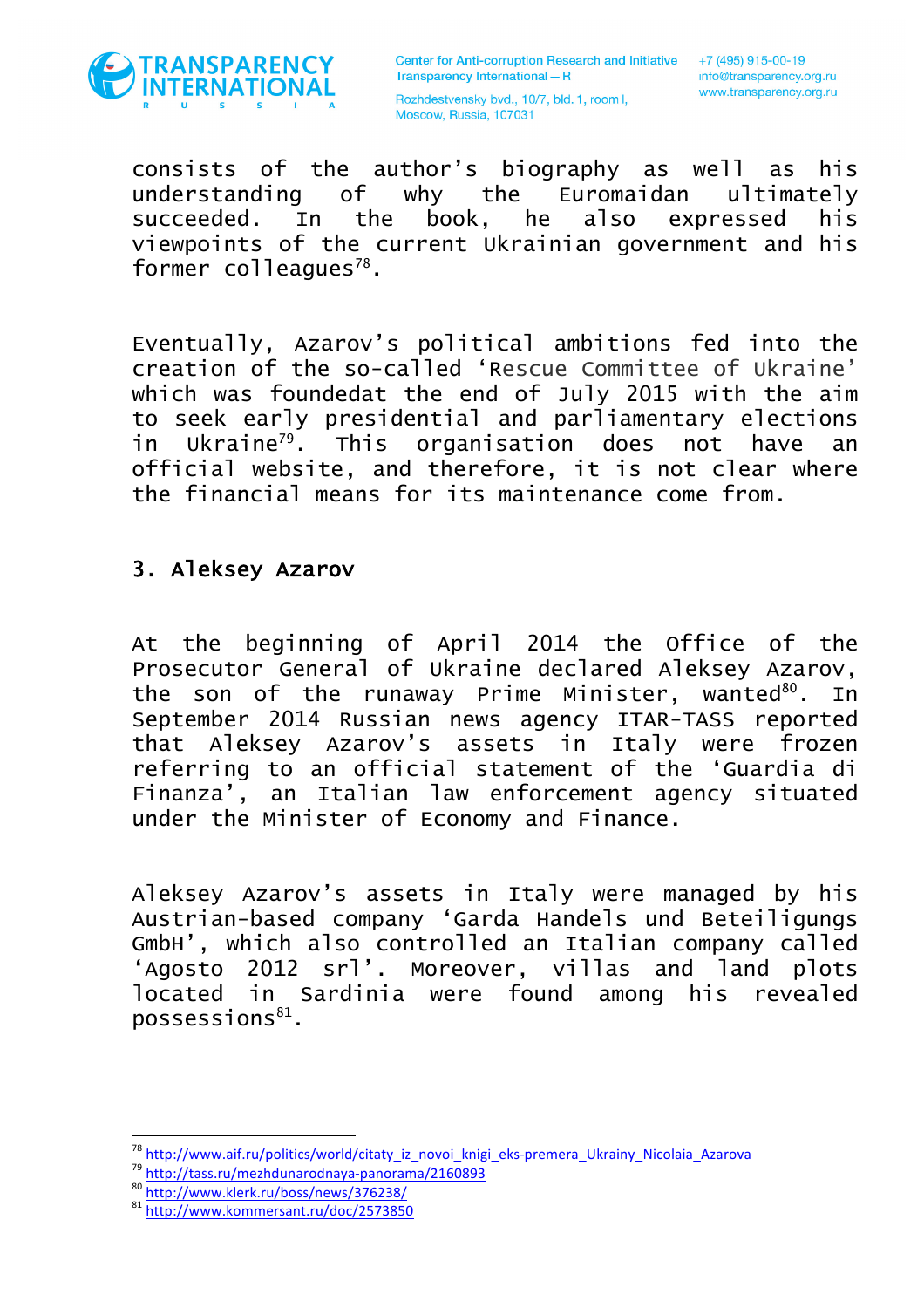

Rozhdestvensky bvd., 10/7, bld. 1, room I, Moscow, Russia, 107031

In October 2014 the Security Service of Ukraine reported that 220 million hryvnias of budget money were not spent on the needs of the country, but laundered by purchasing a stake in the company 'Ukrtelecom' and building a special telecommunications network that was later sold to a another telecom company named 'ESU'82.

In spring 2014 Aleksey Azarov acquired a piece of land in a holiday settlement in the Istrinsky District of Moscow. The ownership of his property, measuring some 4000 m2 of land area, was later transferred and is currently registered with Eduard Fatkhulin, Aleksey Azarov's father-in-law. The average cost of it was estimated at 8 million USD<sup>83</sup>.

After sanctions were lifted from Aleksey Azarov in March 2015, he put his property on sale in Vienna $84$ . Before that in autumn 2015, his company 'L.A.D.A. Holding Consult', put a house on sale in the Austrian town of Mariazell. The price of the house with an area of 178 m2 was  $\epsilon$ 900 thousand<sup>85</sup>. At the beginning of 2016, a second property was put on sale by him in Vienna. This time it was a 10-room house with an area of 700 m2 for the price of  $\epsilon$ 4.9 million<sup>86</sup>. At present, the properties are still not sold.

#### 4. Conclusions

<u> 1989 - Johann Barn, mars ann an t-Amhain an t-Amhain an t-Amhain an t-Amhain an t-Amhain an t-Amhain an t-Amh</u>

In contrast to the publicly hidden life of Victor Yanukovych in Russia, the activities of his Prime Minister Mykola Azarov show a very saturated public presence. Living in the suburbs of Moscow, he often

 $\frac{\text{82 http://vkulake.com/2712-sbu-rasskazala-kak-azarov-i-yanukovich-otmyvali-dengi-v-ukraine)}}{\text{http://www.contextap.ru/prim_thema/141022090321.html}}$ 

Kiew\_Janukowitschs-Leute-verlassen-Wien?from=rss

<sup>&</sup>lt;sup>85</sup> http://lb.ua/news/2015/10/29/319650\_avstriyskiy\_zhurnalist\_sin\_azarova.html Ow<sup>86</sup> http://wirtschaftsblatt.at/home/nachrichten/oesterreich/4931003/Zwei-Jahre-Machtwechsel-in-Kiew\_Janukowitschs-Leute-verlassen-Wien?from=rss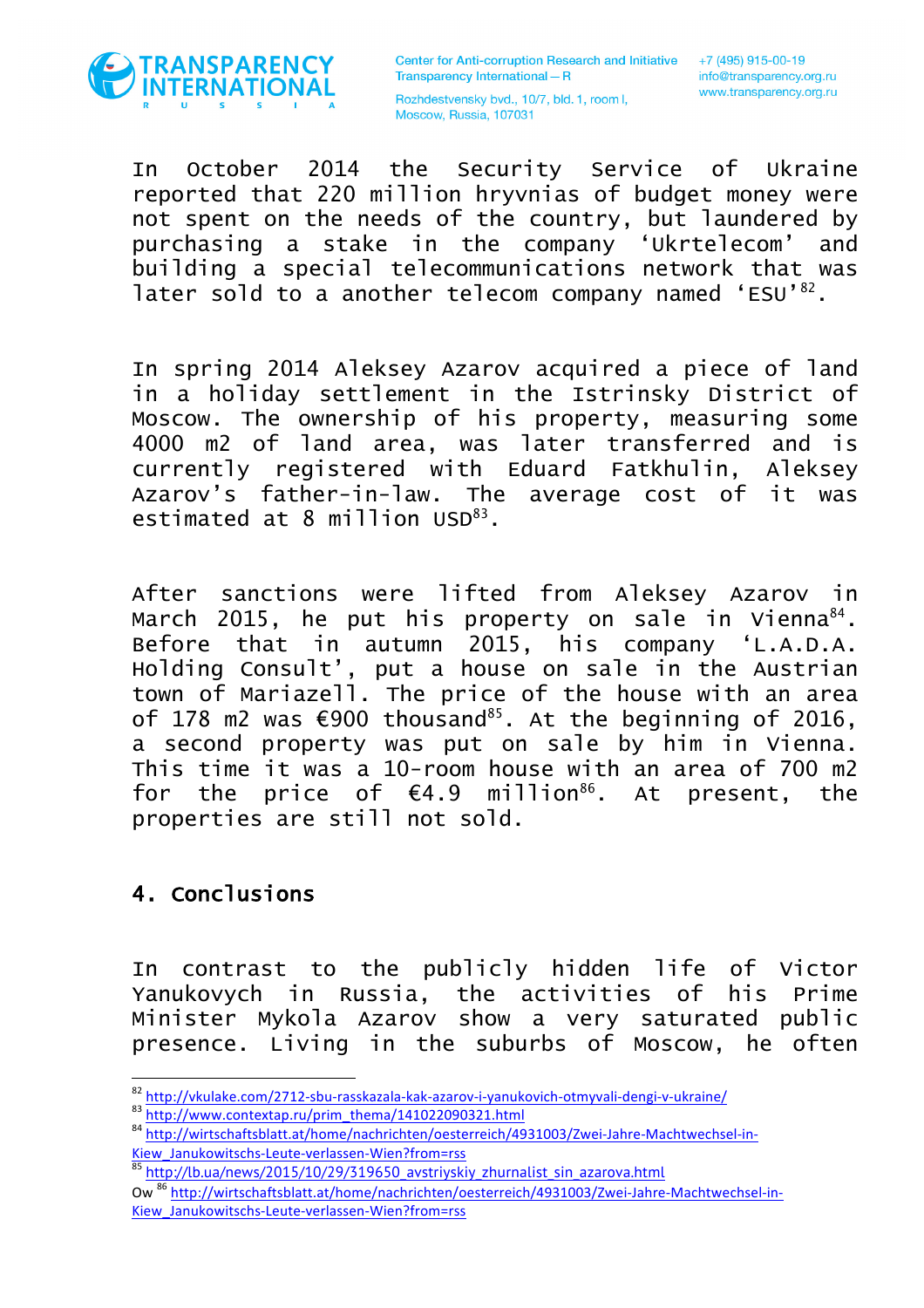

Rozhdestvensky bvd., 10/7, bld. 1, room I, Moscow, Russia, 107031

appears on Russia's leading TV channels and gives interviews to foreign mass media. He is more than willing to criticise the Poroshenko's government in Ukraine and does not hide his own political ambitions. At present, the sons of both disgraced politicians do business. Aleksandr Yanukovych conducts business in Russia, whilst Aleksey Azarov tries to sell his expensive properties in Austria.

In addition, reselling of assets with the aim to complicate the identification of main beneficiaries was largely observed in Ukrainian and off-shore companies whose beneficiaries supposedly are the families of Yanukovych and Azarov. It could be foreseen that similar will happen with assets that are currently placed under the EU sanctions.

All evidence indicates that Yanukovych and Azarov received Russian citizenship and are placed under the protection of the Russian government. Azarov seems to be willing get back into Ukrainian politics at any time, in spite of the necessity to give up Russian citizenship in such case. On the other hand, the former Ukrainian President does not show any signs of trying to return into politics.

The main issues of research and investigation concern the questions of how to return the stolen assets back to Ukraine and what to do in case EU sanctions against the given people are lifted.

Main parties: European Union; Ukraine; European countries, where the assets of the people in question were frozen; Russia, in which the runaway Ukrainian politicians live; Basel Institute on Governance, which is mandated by the Ukrainian government to assist Ukraine in the Yanukovych case; International Organizations, including Interpol and the World Bank's